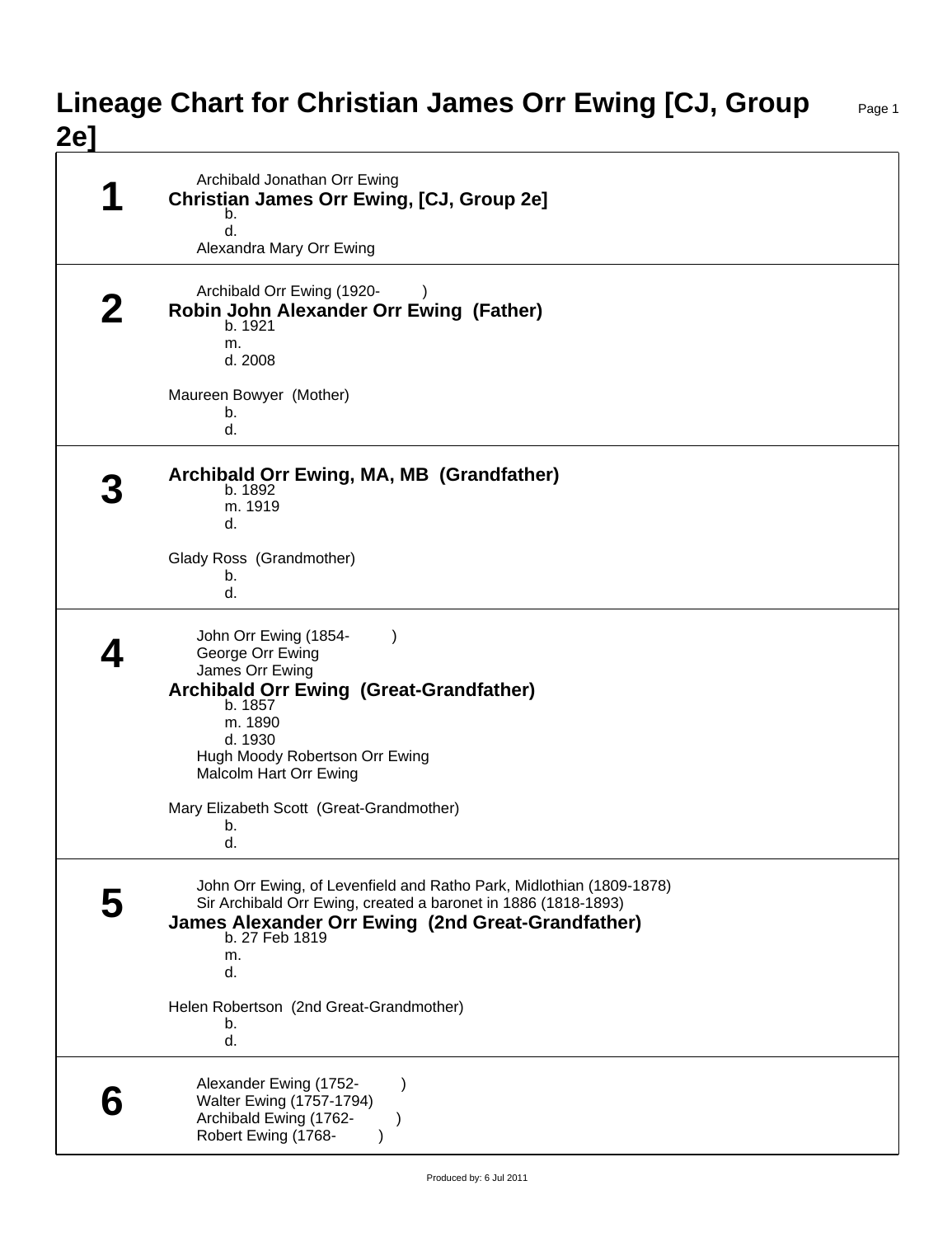## **Lineage Chart for Christian James Orr Ewing [CJ, Group 2e]**

Page 2

**6 William Ewing, of Ardvullen (3rd Great-Grandfather)** b. 1772 m. 1806 d. 1853 Susannah "Susan" Orr (3rd Great-Grandmother) b. d. **7** Alexander Ewing, younger, of Balloch (1722-**Robert Ewing, of Ledrish and Ledrishbeg (4th Great-Grandfather)** b. 1724 m. 1752 d. 1794 John Ewing (1727- ) Patrick Ewing (1729-William Ewing (1735-James Ewing (1736- ) William Ewing (1742-5 Daughters Ewing Isobel Buchanan (4th Great-Grandmother) b. d. **8 Alexander Ewing (5th Great-Grandfather)** b. 1692 m. 1719 d. Jean Allan (5th Great-Grandmother) b. d. **9 Alexander Ewing, portioner of Balloch (6th Great-Grandfather)** b. 1660 m. 1690 d. Robert Ewing Mungo Ewing (**Alter 1675**) Patrick Ewing, in Nobleston John Ewing, in Nobleston (
Hother 1675) William Ewing Janet Ewing Isobel Ewing (6th Great-Grandmother) b. d. **10 Alexander Ewing, portioner of Balloch (7th Great-Grandfather)** b. Cir 1630 m. d. 1673 Robert Ewing, of Ledrishbeg